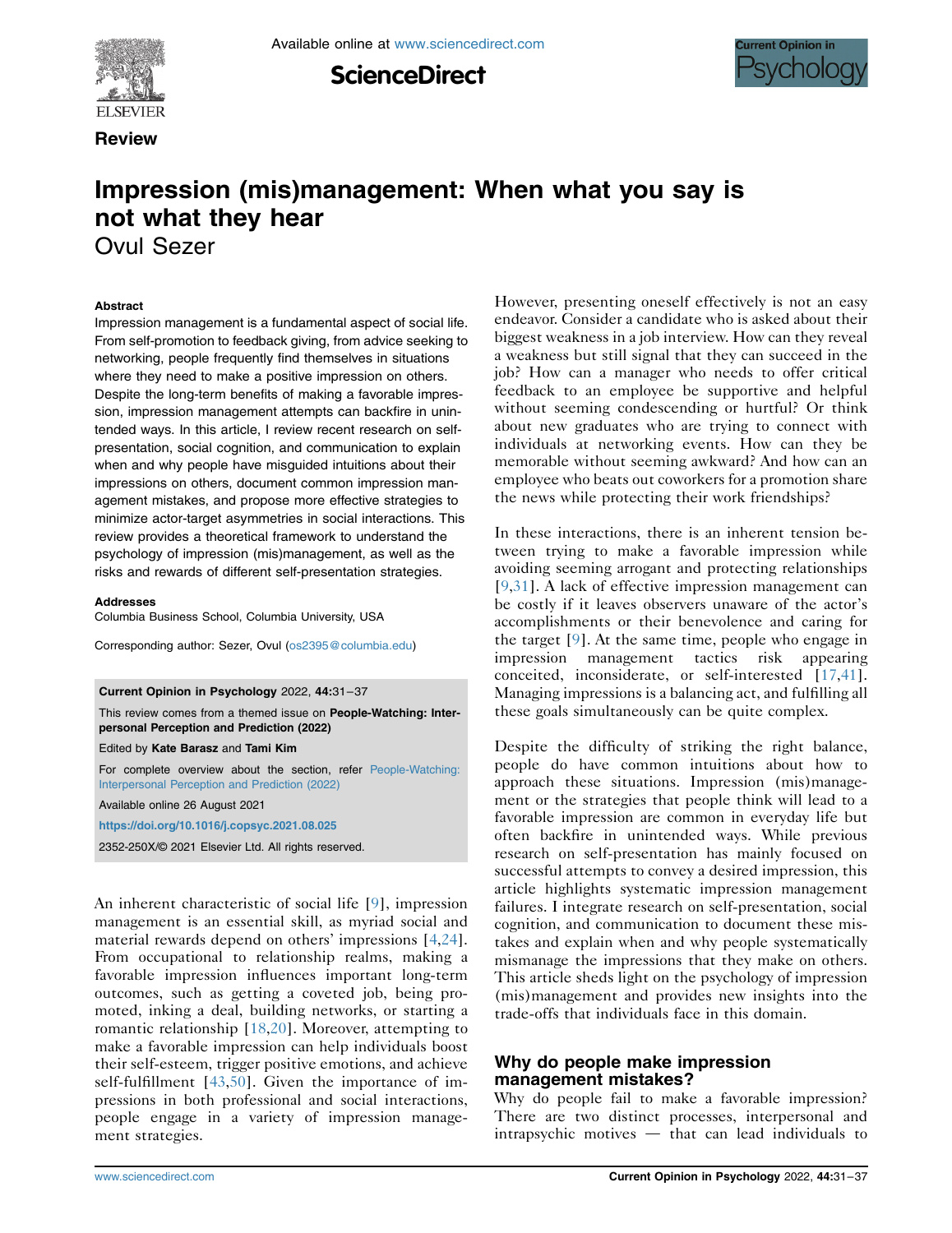engage in impression (mis)management behaviors. Interpersonal motives are focused on obtaining reactions and rewards such as liking, approval, belonging, achievement, status, and respect from other people. Interpersonal motives lead to impression (mis)management behaviors when self-presenters err in their assessments of how they can achieve their dual goal of eliciting liking and respect at the same time. On the other hand, intrapsychic motives involve managing psychological states. People often attempt to attain a particular cognitive or emotional state and observe other people's emotional states. However, when selfpresenters mispredict their partners' emotional responses or erroneously project their feelings onto their interaction partners, they get the self-presentation trade-off wrong and engage in systematic impression management failures.

#### Interpersonal motives

## The fundamental desires to be liked and respected at the same time

The desire to be viewed positively by others is fundamental and a powerful driver of human behavior [[15](#page-5-6),[52](#page-6-4)]. The motives underlying impression management emerge from one of two key objectives: the desire to be perceived as warm and to be liked; and the desire to convey competence and be respected [\[15\]](#page-5-6). People strive to be perceived as warm and competent because these two dimensions determine social judgments. Research on social perception has shown that social evaluations indeed involve two basic, universal, and independent dimensions, such as agency and communion, intellectual or social desirability, or warmth and competence [[15](#page-5-6)]. Although these constructs have different definitions, their conceptualizations are similar in that warmth dimensions (communion, social desirability, and warmth) are related to the interpersonal goal of liking, whereas the competence dimension (agency, intellectual desirability, and competence) relates to the interpersonal goal of respect. In everyday life, these two  $\gamma$  goals — the desire to be liked and respected — coexist, and people care about validation by others on both dimensions [[40](#page-6-5),[45](#page-6-6)].

But being simultaneously liked and respected  $$ displaying warmth and competence at the same time  $$ is not easy, as communicating these qualities requires distinct impression management tactics [\[2,](#page-5-7)[15](#page-5-6)]. To fulfill the desire to be liked, people generally engage in selfpresentation strategies that are designed to validate or ingratiate themselves to others [\[4,](#page-5-1)[41\]](#page-6-3), whereas to be respected, individuals usually use tactics that convince targets of their competence by highlighting their accomplishments [\[9](#page-5-0),[43](#page-6-0)]. These strategies are fundamentally distinct; therefore, achieving likability or respect comes at the expense of the other. That is why achieving success and displaying competence can put people in

precarious situations [[15](#page-5-6),[22](#page-5-8),[52](#page-6-4)]. Self-promotion can be perceived as bragging and damage warmth perceptions, a phenomenon known as the 'self-promotion' paradox [\[4](#page-5-1)]. Similarly, when people engage in ingratiation strategies to gain likability, observers may regard them as less capable and less competent and respect them less [\[3](#page-5-9)[,52](#page-6-4)]. This trade-off between appearing competent and appearing warm exists across all behaviors central to social interactions, such as bragging, thanking, or apologizing [[9](#page-5-0)].

Indeed, people are not oblivious to these risks, which lead them to seek to present their qualities and accomplishments indirectly [[38,](#page-6-7)[52\]](#page-6-4). For instance, when attempting to brag, to avoid the pitfalls of selfpromotion and hide their motivation, people often humblebrag  $-$  disguising bragging with complaint or humility [[45](#page-6-6)]. People engage in this unique form of impression management in a strategic effort to simultaneously fulfill the desires to be liked and respected and achieve a 'sweet spot' for self-presentation. By masking a brag in complaint ('It is so exhausting to keep up with media requests after I published in JPSP') or humility ('I cannot believe they all thought to nominate me for this award and want me to give a talk in front of thousands of people'), people think that they can highlight their positive qualities (getting attention for publishing at a top journal, being nominated for an award) while eliciting liking and sympathy with complaint (being exhausted) or humility (disbelieving the nomination). However, research shows that humblebragging is a strategic but erroneous strategy, as it makes the actor seem insincere, another dimension critical to social evaluation [\[18](#page-5-3)[,19\]](#page-5-10). The insincerity signaled by humblebragging manifests in dislike and lower perceptions of competence, as compared with other direct strategies, such as straightforward bragging or even complaining. Humblebragging is an impression management failure because, despite the common belief that combining bragging with complaining or humility confers the benefits of each strategy and minimizes the costs of straightforward bragging, it offers the benefits of neither.

Another common impression management strategy people use to solve the self-promotion paradox and achieve simultaneous liking and respect is to engage in self-deprecating tactics, strategies used to downplay one's achievements and qualities [[44](#page-6-8)]. To be seen as a 'likable braggart,' individuals sometimes try to 'soften' their brags with self-deprecation [\[44,](#page-6-8)[56\]](#page-6-9). Because highlighting accomplishments is associated with insecurity [\[49\]](#page-6-10), self-deprecators believe they are signaling confidence by downplaying their personal qualities [\[37\]](#page-6-11). However, research suggests communicators often miscalculate how observers will interpret these attempts [\[37](#page-6-11)]. In particular, observers usually take self-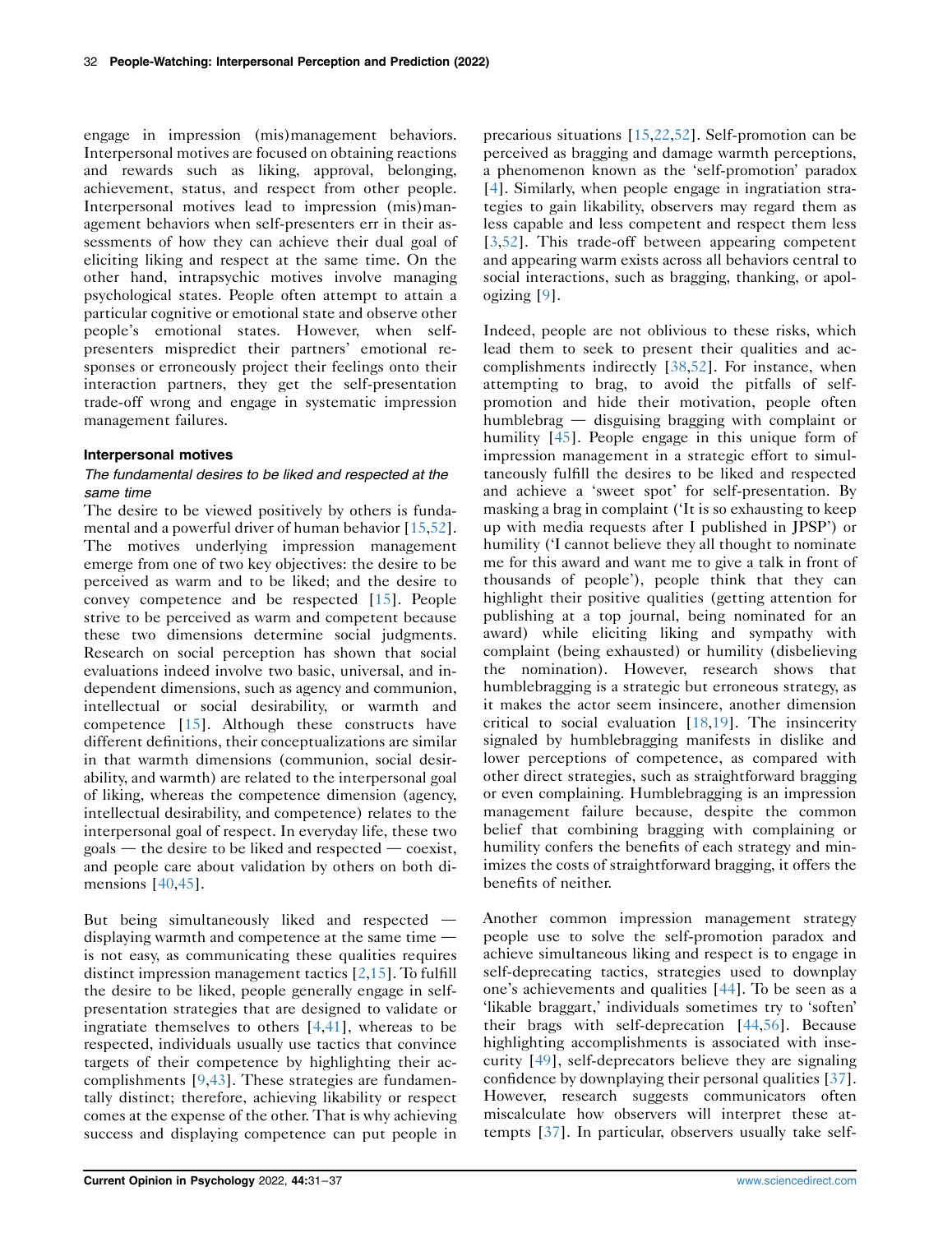deprecators' statements at face value [[37\]](#page-6-11), believing them without paying attention to the actors' qualities. Self-deprecating statements may help observers feel closer to the self-presenter by reducing the social distance between the actor and audience [\[36](#page-6-12)], but they are perceived to be reflections of poor self-esteem and lower competence [\[37](#page-6-11)]. Prior research also suggests that selfdeprecation does not improve perceptions of likability [\[57\]](#page-6-13). Self-deprecating remarks decrease liking even for outperformers, whose skills have been transparently observable [[57](#page-6-13)]. By couching a self-deprecating statement within self-promotion, actors maintain the belief that they have been likable while signaling their competence, but this tactic is often misguided.

People engage in similarly complex and indirect strategies when they need to give feedback. Not only is delivering critical feedback unpleasant [\[8](#page-5-11)[,31](#page-6-2)], but it has negative impression management consequences for the feedback giver [[29\]](#page-5-12). Research on performance feedback documents that when people receive a bad review, they judge the evaluator negatively [[21](#page-5-13)]. These judgments can be consequential for feedback givers; when the feedback disconfirms their self-concept, recipients may even reshape their networks to avoid the feedback giver in the future [[21](#page-5-13)]. Similarly, delivering positive feedback can confront individuals with a self-presentational dilemma as they try to strike a delicate balance between wanting to be liked and maintaining status [\[15](#page-5-6)]. Gaining or maintaining status in a group is such a fundamental driver of social behavior [\[34\]](#page-6-14) that people engage in various communication tactics, such as using jargon [\[7](#page-5-14)], to mark their place in the hierarchy. This desire to maintain status also exists when individuals in highstatus positions give positive feedback. For instance, giving compliments and offering praise can be costly for status owing to social comparisons [[52](#page-6-4)] stating that someone is excellent at a task may imply that the recipient is better than the feedback giver at this task, which may cause both the recipient and observers to view the feedback giver as inferior to the recipient [\[10,](#page-5-15)[41](#page-6-3)]. Moreover, status-related judgments follow a zero-sum principle: people who see others as high status are perceived to be of lower status themselves [[10](#page-5-15)]. Most problematic, because increasing one's status can require highlighting one's superiority relative to others [\[56\]](#page-6-9), such efforts often conflict with the goal to be liked. At the same time, efforts to increase liking by giving compliments often conflict with the goal to attain status and respect. In fact, insults such as 'sucking up to the boss' reveal the potential decreases in status that come with efforts to increase liking [\[56\]](#page-6-9).

Recent research shows that individuals attempt to solve this dilemma in feedback settings by giving backhanded  $compliments$   $-$  seeming praise that draws a comparison with a negative standard [[47](#page-6-15)]. Backhanded compliments are common in the workplace ('For a young woman, your

speech was great'), in social interactions ('You are smart for someone without a college degree'), and even in academia ('You are actually nice, for an economist'; 'This seems pretty rigorous, from a social psychologist'). People believe that delivering the compliment part of a backhanded compliment will garner the benefits of flattery for liking, whereas the backhanded part will allow them to avoid being seen as lower status; in fact, recipients grant them neither.

This interpersonal dual goal is particularly misleading for self-presenters in close relationships because the fundamental goals of self-presentation and relationship maintenance often conflict. Individuals systematically engage in impression (mis)management behaviors owing to their relationship maintenance motives. For example, an employee who gets a promotion may be concerned about how friends will react to this news. These concerns are indeed valid, as self-promotion can create social comparisons [\[52\]](#page-6-4), lead to envy [\[6](#page-5-16)], and damage social harmony [[1\]](#page-5-17). Highlighting positive traits can be particularly threatening when there is a close relationship between the self-presenter and the target [\[59\]](#page-6-16). Indeed, people are aware of the potential risks and approach these instances with trepidation. For example, individuals often try to act more modest when they are with friends than with strangers [[53\]](#page-6-17).

However, common intuitions about how to navigate this tension between protecting relationships and sharing accomplishments can often be misguided. Recent research has shown that one common strategy people use in these instances is 'hiding success'  $-$  [\[40\]](#page-6-5). Despite its ubiquity, this strategy is damaging for relationships because it violates norms of self-disclosure in close relationships [[16\]](#page-5-18). Moreover, what people choose to say or not say in relationships not only offers information about their competence and qualities [\[24\]](#page-5-2) but also provides information about the relationship between the self-presenter and the target. In general, hiding information leads to a number of negative reactions. For example, when self-presenters hide information, targets tend to assume that the hidden information is more negative than it really is [[25](#page-5-19)]. But hiding success is even more damaging than hiding any other information. Hiding success signals that the selfpresenter expects the recipient to feel envious instead of happy. When good news is hidden in close relationships, people perceive it to be a paternalistic attempt by the self-presenter to regulate the target's emotional reaction, namely, to prevent them from feeling threatened or envious [\[40\]](#page-6-5) In other words, hiding one's success to protect the relationship ironically causes recipients to feel less close to and more insulted by selfpresenters who hide their success than those who share their success. Hiding accomplishments is an insult and damages trust [\[40\]](#page-6-5). In addition to relational consequences, hiding success comes with impression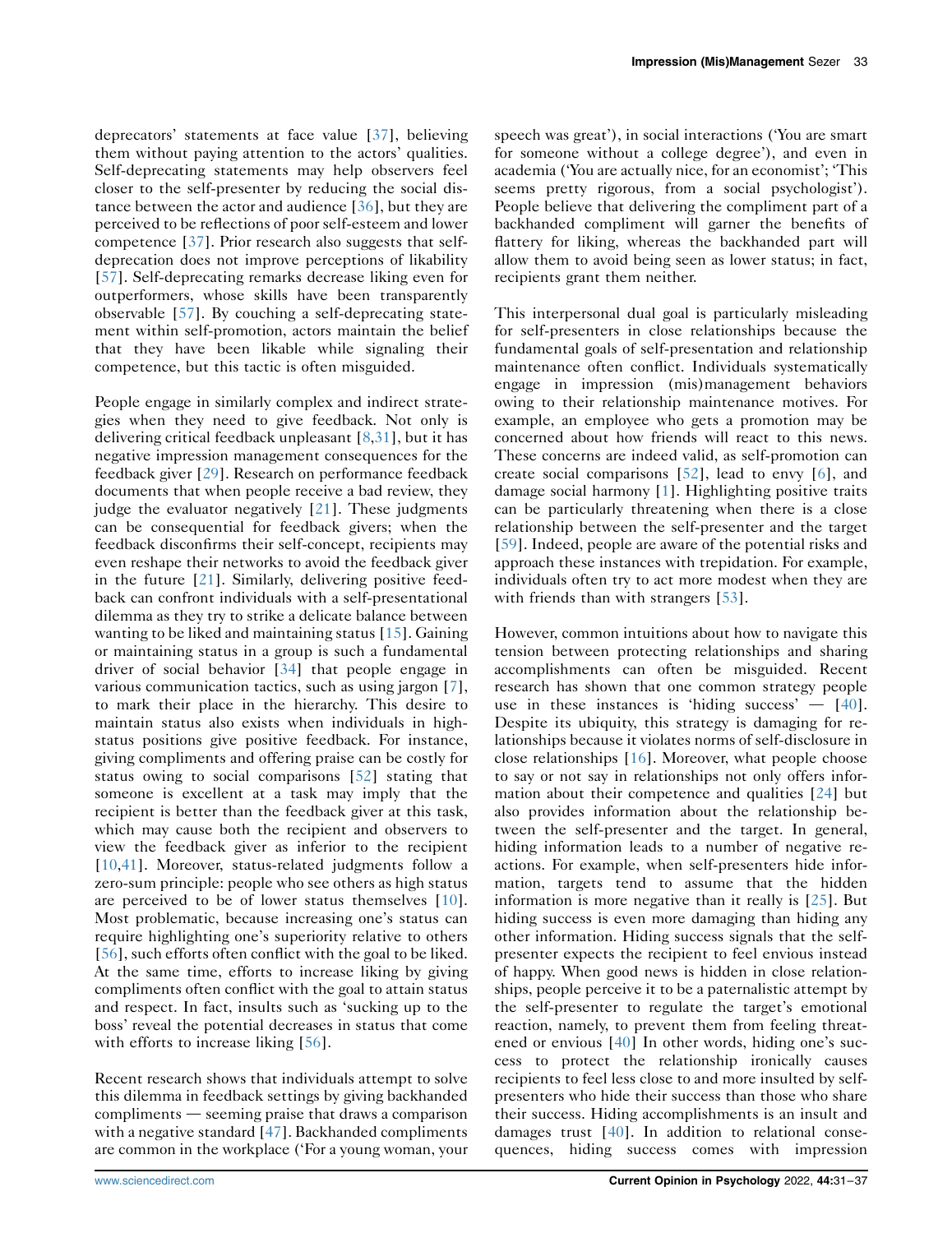management costs  $\frac{1}{x}$  causing self-presenters to be perceived as less warm and less competent. Despite good intentions of relationship maintenance, hiding success backfires.

Paternalistic motives, the intention to help the target based on assumptions about target's best interest [[33](#page-6-18)], stem from a desire to maintain and protect relationships but are perceived to be insulting. Even when people recognize the good intentions behind them, targets still find them offensive because paternalistic motives reflect negative assumptions about target's emotional resilience and character [\[42](#page-6-19)[,48](#page-6-20)]. Research shows that targets perceive paternalistic behavior as unethical even though self-presenters may believe hiding with good intentions is ethical [\[33\]](#page-6-18). In other words, self-presenters' well-intended interpersonal emotional regulation [[55](#page-6-21)] comes with costs. When self-presenters deliberately withhold positive information to improve the targets' emotional welfare and to protect their relationship, the prosocial intent hurts rather than helps the relationship, leading to emotional, impression management, and relational costs. Inferences of paternalistic motives lead to actor-target asymmetries. Sometimes paternalistic motives can be perceived through what the actor says [\[30\]](#page-6-22), and sometimes it can be perceived through what the actor hides [\[40\]](#page-6-5).

Another example of hiding behavior occurs in concealment of identities. Recent research has shown that individuals often systematically conceal high-status identities and sacrifice their status to preserve social harmony [[1](#page-5-17)[,39\]](#page-6-23). For instance, individuals who graduated from a high-status university were more likely to hide the university's status when interacting with a friend from a lower-ranked university than when interacting with a friend from a peer-ranked university. High-status identity concealment occurs not only to prevent envy but also to preserve social harmony, avoid threatening the other party, and increase belonging. Specifically, by engaging in this strategy, individuals are aiming to form a commonality to protect their relationship. These concealment behaviors not only lead to impression management costs [\[40\]](#page-6-5) but also jeopardize the relationship [[1\]](#page-5-17) and have important downstream consequences. High-status identity concealment may trigger feelings of inauthenticity [[18](#page-5-3)] that prevent high-status individuals from pursuing interactions with lowerstatus peers [[1](#page-5-17),[23](#page-5-20)], leading to homophily, which deprives lower-status individuals of valuable resources, such as mentorship, knowledge, social capital, and other professional opportunities for career advancement [[23](#page-5-20)].

Concerns about simultaneous liking and respect cause individuals to either take shortcuts and engage in these sophisticated forms of impression management (such as humblebragging backhanded compliments and selfdeprecating tactics) or attempt to find balance between sharing achievements and protecting their relationships (such as hiding success, paternalistic strategies, and concealing high-status identities), but these strategies backfire in unintended ways. What the person communicates or fails to communicate can make or break their reputation and their relationships.

#### Intrapsychic motives

### Projection of own feelings onto others and mispredictions of emotional responses

Impression management failures are also caused by intrapsychic motives. In social interactions, people not only attempt to regulate their own emotions but also try to manage their targets' emotional response, because they think they know how the other side feels. People have an intuition about how their interaction partners would feel in a situation. But limitations in managing psychological states and emotional perspective taking lead to systematic impression management failures [\[43,](#page-6-0)[50\]](#page-6-1). Understanding other people's emotional reactions to a given situation is a critical factor in determining the success of impression management efforts [\[42,](#page-6-19)[55\]](#page-6-21). However, emotional perspective taking is a challenging task, requiring both an estimation of how one would respond to a situation that is different from the current state and a prediction of how another person would react to the same situation [\[54\]](#page-6-24). This difficulty in understanding how others would feel in a situation leads to social projection bias and empathy gaps [\[13\]](#page-5-21). Therefore, people tend to underestimate the differences between their own and others' emotional responses and to use their own emotional state to project it onto others [\[43](#page-6-0)[,50,](#page-6-1)[54\]](#page-6-24). Scopelliti, Vosgerau, and Lowenstein (2019) have shown that this emotional perspective-taking failure is particularly likely when people try to instill a positive image in others. By erroneously projecting their own positive feelings onto others, actors not only overestimate the extent to which targets of their self-promotion will feel happy for them but also underestimate the extent to which targets will feel annoyed, causing their self-promotion attempts to backfire.

Projections of positive emotions can also be problematic in advice-exchange domains. For example, sometimes advice recipients have to endure hearing the familiar phrase from an advice giver whose advice was ignored, 'I told you so [[46](#page-6-25)].' The phrase not only prompts recipients not to follow the advice and hinder their learning but it also comes with impression management costs for the advice giver. Because interpersonal aspects in advice exchange are as important as the quality of advice, the impressions that advisors make are quite consequential, as they impact advisors' perceived credibility and confidence [[49\]](#page-6-10). Saying 'I told you so' leads advice givers to be perceived as condescending. Notably,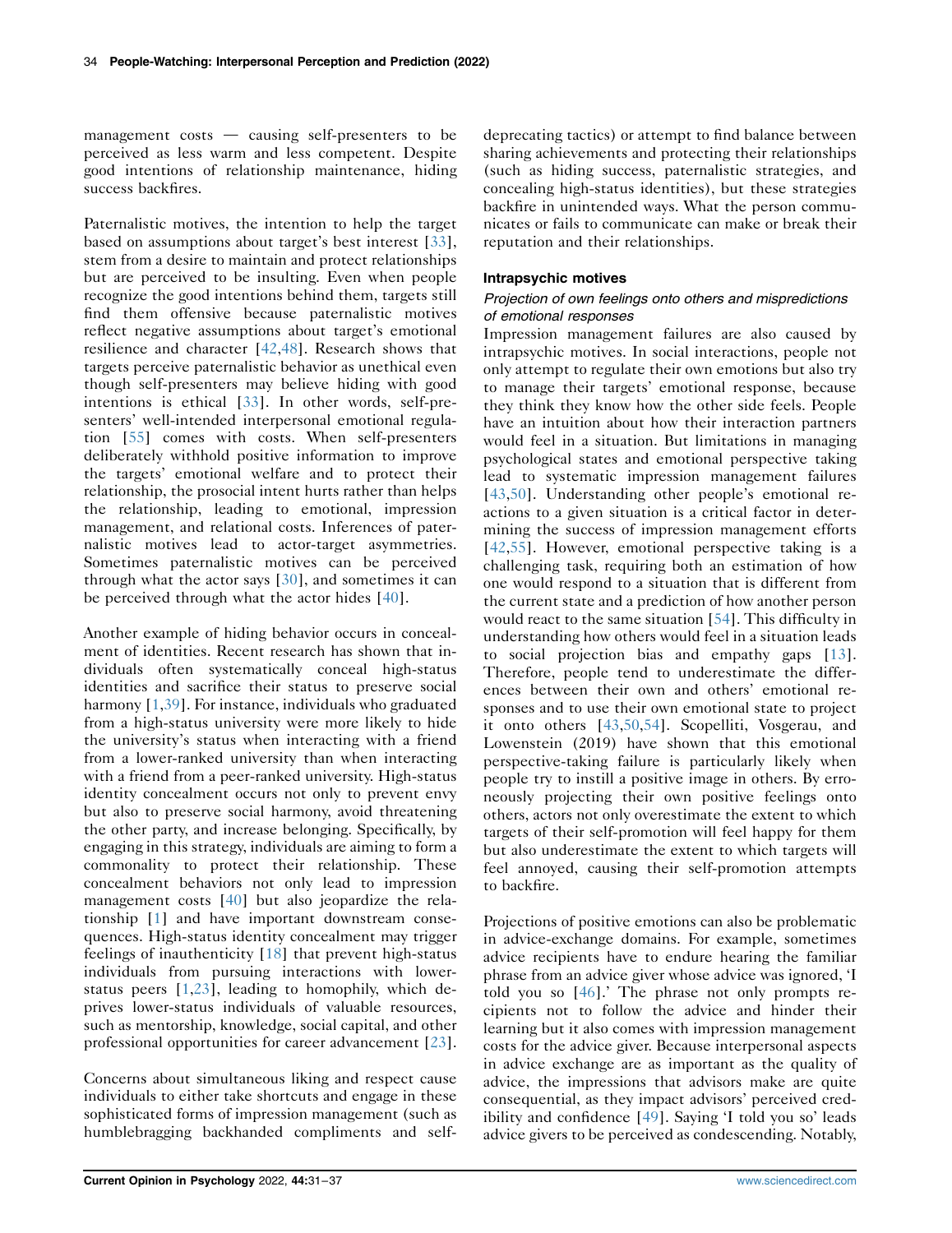despite these negative consequences, people still choose to say it. This mistake comes from another fundamental emotional motive: it feels good to be right [\[55\]](#page-6-21). Evidence for this comes from an experiment in which we showed that when participants found out they were right and their partner was wrong in an estimation task, they could either send a neutral message or a message that included the phrase 'I told you so.' Most participants chose to send the 'I told you so' message at least once across multiple rounds. Despite not liking hearing the statement themselves, people nonetheless choose to say this universal phrase when given a chance.

These mispredictions are also an inherent aspect of difficult conversations, conversations that may cause discomfort to the target [[31\]](#page-6-2). For example, when delivering critical feedback, people significantly overestimate the magnitude of harm to the recipient  $[13,31]$  $[13,31]$  $[13,31]$ . Owing to this mistaken belief, actors often avoid being honest by omitting information or skipping the interaction altogether [\[33](#page-6-18)[,51](#page-6-26)]. People even engage in suboptimal strategies such as 'prosocial lies' to benefit the target [\[33](#page-6-18)] by providing false hope or comfort [\[32](#page-6-27)]. Because people tend to focus on the negative information they need to deliver, they fail to accurately estimate their own and their targets' emotional reactions [\[31](#page-6-2)]. These strategies stem from good intentions [\[32](#page-6-27),[33\]](#page-6-18) owing to limitations in emotional perspective taking but have unintended consequences for impression management for the communicator. That is, in these interactions, people focus on how to navigate the tension between honesty and benevolence, yet attempting to manage target's emotional response results in impression management costs. For example, research has shown that prosocial lies harm perceptions of integrity and character, a critical antecedent of interpersonal trust [[32\]](#page-6-27). Even though individuals engage in these forms of well-intended deceptions to prevent discomfort to the target, these strategies harm their reputation and damages interpersonal trust. Navigating difficult conversations comes with impression management costs, even when it is not the communicator's fault. Research has found that individuals are prone to disparaging those who tell them what they do not want to hear, and likability penalty is imposed on bearers of bad news [[26\]](#page-5-22). To solve this problem, when delivering bad news or negative feedback, individuals use the strategy known as 'sandwich feedback' in which the communicator inserts criticism (or bad news) between two positive remarks [\[11\]](#page-5-23). However, even though people think this commonly used wellintentioned strategy is a humane way to deliver critical feedback, it actually undermines feedback, harms the relationship, and decreases liking [[11\]](#page-5-23).

Even positive social interactions are not immune to these misforcasts. For example, interacting with strangers make people feel better than they anticipated, yet they are often anxious about these interactions [[14\]](#page-5-24). Similarly,

despite desiring meaningful and deep connections, people often underestimate how interested strangers will be in their disclosures [[27](#page-5-25)]. But even in interactions with people they know, individuals often mispredict how others will react. These mispredictions do not necessarily prompt people to engage in misguided impression management strategies but cause them to fail to make a favorable impression by omission. For example, when expressing gratitude, people underestimate how positive and surprised the recipient will feel [\[30](#page-6-22)]. Furthermore, people underestimate the value of their compliments. Recently, Zhou [[58\]](#page-6-28), Bohns et al. [\[5](#page-5-26)] showed that individuals systematically underestimate how positive their compliment will make someone feel and overestimate how uncomfortable and bothered the recipient will feel. These inaccurate emotional response forecasts reduce the likelihood of these communicative prosocial behaviors, such as expressing gratitude or giving compliments, leading to missed opportunities for meaningful communication and impression management failures by omission. That is, the emotional forecasting errors do not damage interpersonal perceptions but cause individuals to miss out on relatively easy and costless opportunities to make a favorable impression.

Finally, miscalibrated predictions about the target occur even in simple everyday conversations. In a recent study, Mastroianni et al (2021) [\[35](#page-6-29)] have shown that conversations almost never end when both parties want them to and rarely end even when one of them wants them to. More interestingly, individuals do not have an accurate estimation of when their partners want to end the conversation and underestimate how different their partners' preferences are from their own. Once again, these types of perspective-taking failures cause interaction partners to forego connection and an opportunity to make a good impression. These impression management mistakes by omission can be consequential not only for everyday conversations  $[35]$  $[35]$  $[35]$  but also for high-stakes interactions, such as networking [[17\]](#page-5-5), causing individuals to shy away from cultivating professional connections, feeling awkward or inauthentic [\[1,](#page-5-17)[17](#page-5-5)]. The intrapsychic explanations that emerge from self-presenters' own feelings and their emotional perspectivetaking failures lead to mispredictions about how the other side feels or what the other side wants. These communication strategies are suboptimal because they make people refrain from engaging in effective behaviors, eventually missing out on the chance to create a favorable impression and undermining social connection.

## Conclusion

Self-presentation research has shown just how difficult it is to solve self-presentation paradox [[9](#page-5-0)[,20,](#page-5-4)[45\]](#page-6-6). People often try to take 'short-cuts' to form a favorable impression of what they say or choose not to say. Two distinct processes, interpersonal and intrapsychic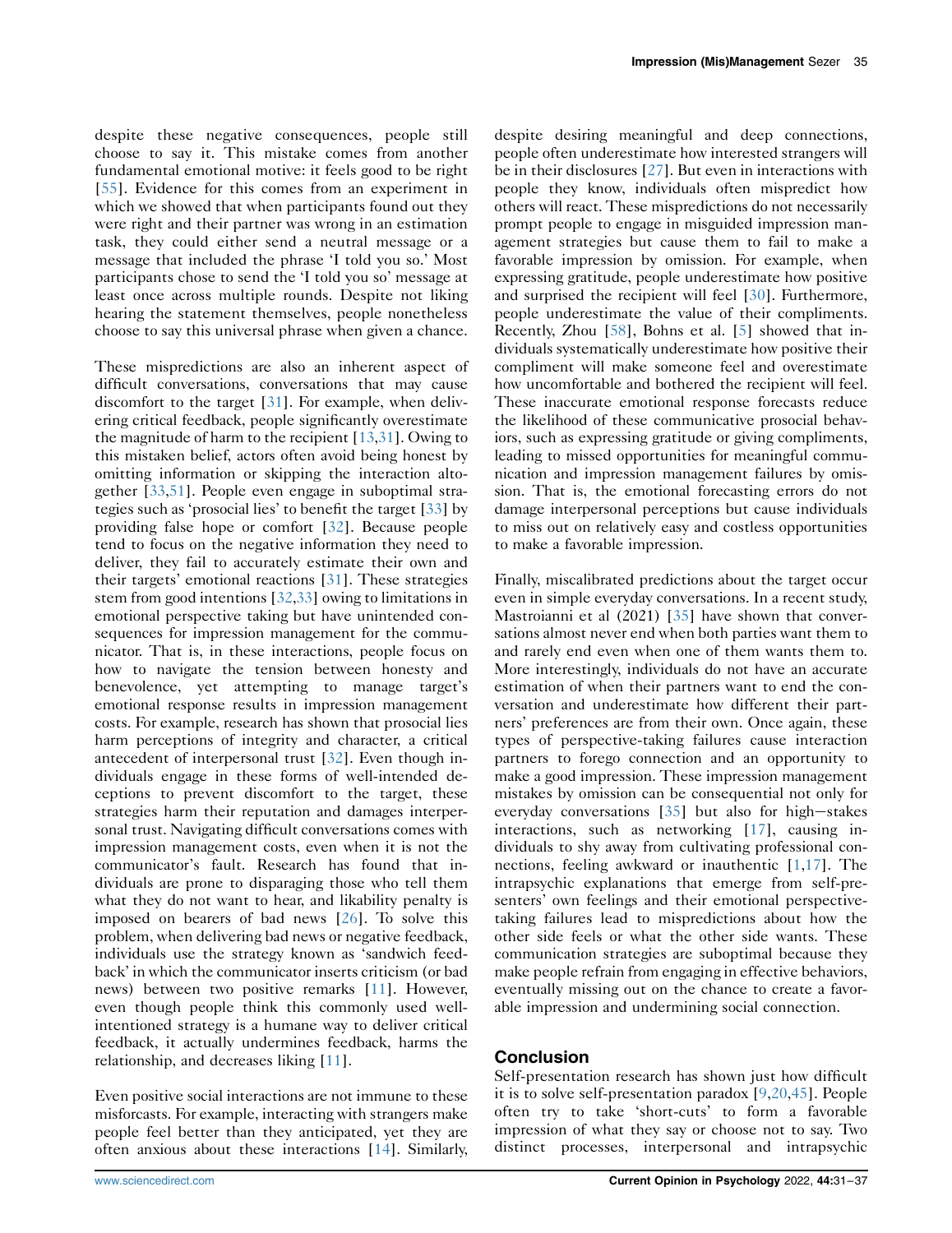motives, can lead individuals to engage in impression (mis)management behaviors. One way to avoid these mistakes would be to pay attention to perceived sincerity, because the success of any impression management strategy depends critically on target's perceptions of sincerity and lack of ulterior motive from the actor. Perceived sincerity and perceived intent are fundamentally important in social judgments, and strategies that signal insincerity, lack of emotional care, or paternalism have increased risk of impression (mis) management.

## Conflict of interest statement

I confirm that there are no known conflicts of interest associated with this publication, and there has been no significant financial support for this work that could have influenced its outcome.

I confirm that I have given due consideration to the protection of intellectual property associated with this work and that there are no impediments to publication, including the timing of publication, with respect to intellectual property. In doing so, I confirm that we have followed the regulations of our institutions concerning intellectual property.

I understand that the Corresponding Author is the sole contact for the Editorial process (including Editorial Manager and direct communications with the office). I am responsible for communicating with the other authors about progress, submissions of revisions, and final approval of proofs. I confirm that I have provided a current, correct email address which is accessible by the Corresponding Author and which has been configured to accept email from [os2395@columbia.edu](mailto:os2395@columbia.edu).

#### References

Papers of particular interest, published within the period of review, have been highlighted as:

- of special interest
- \*\* of outstanding interest
- <span id="page-5-17"></span>1 \* Arnett RD, Sidanius J: [Sacrificing status for social harmony:](http://refhub.elsevier.com/S2352-250X(21)00158-5/sref1) [concealing relatively high-status identities from one](http://refhub.elsevier.com/S2352-250X(21)00158-5/sref1)'s peers. [Organ Behav Hum Decis Process](http://refhub.elsevier.com/S2352-250X(21)00158-5/sref1) 2018, 147:108–126.

An empirical article that shows individuals hide their high-status identities to preserve social harmony.

- <span id="page-5-7"></span>2. Baryła W: Liking goes from the perceiver's self-interest, but respect is socially shared. Pol Psychol Bull 2014, 45:402–410, [https://doi.org/10.2478/ppb-2014-0049.](https://doi.org/10.2478/ppb-2014-0049)
- <span id="page-5-9"></span>3. Berman JZ, Levine EE, Barasch A, Small DA: The braggarts dilemma: on the social rewards and penalties of advertising prosocial behavior. J Market Res 2015, 52:90–104, [https://](https://doi.org/10.1509/jmr.14.0002) [doi.org/10.1509/jmr.14.0002.](https://doi.org/10.1509/jmr.14.0002)
- <span id="page-5-1"></span>4. Bolino M, Long D, Turnley W: [Impression management in orga](http://refhub.elsevier.com/S2352-250X(21)00158-5/sref4)[nizations: critical questions, answers, and areas for future](http://refhub.elsevier.com/S2352-250X(21)00158-5/sref4) research.[Annu Rev Organ Psychol Organ Behav](http://refhub.elsevier.com/S2352-250X(21)00158-5/sref4) 2016, 3:377–406.
- <span id="page-5-26"></span>5. Boothby EJ, Bohns VK: [Why a simple act of kindness is not as](http://refhub.elsevier.com/S2352-250X(21)00158-5/sref5) [simple as it seems: underestimating the positive impact of](http://refhub.elsevier.com/S2352-250X(21)00158-5/sref5) [our compliments on others](http://refhub.elsevier.com/S2352-250X(21)00158-5/sref5). Pers Soc Psychol Bull 2021, 47: 826–[840](http://refhub.elsevier.com/S2352-250X(21)00158-5/sref5).
- <span id="page-5-16"></span>6. [Brooks AW, Huang K, Abi-Esber N, Buell RW, Huang L, Hall B:](http://refhub.elsevier.com/S2352-250X(21)00158-5/sref6) [Mitigating malicious envy: why successful individuals should](http://refhub.elsevier.com/S2352-250X(21)00158-5/sref6) [reveal their failures](http://refhub.elsevier.com/S2352-250X(21)00158-5/sref6). J Exp Psychol Gen 2019, 148:667–687.
- <span id="page-5-14"></span>7. [Brown ZC, Anicich EM, Galinsky AD:](http://refhub.elsevier.com/S2352-250X(21)00158-5/sref7) Compensatory conspic[uous communication: low status increases jargon use](http://refhub.elsevier.com/S2352-250X(21)00158-5/sref7). Organ [Behav Hum Decis Process](http://refhub.elsevier.com/S2352-250X(21)00158-5/sref7) 2020, 161:274–290.
- <span id="page-5-11"></span>8. [Cooney G, Mastroianni AM, Abi-Esber N, Brooks AW:](http://refhub.elsevier.com/S2352-250X(21)00158-5/sref8) The many [minds problem: disclosure in dyadic versus group conver-](http://refhub.elsevier.com/S2352-250X(21)00158-5/sref8)sation. [Curr Opin Psychol](http://refhub.elsevier.com/S2352-250X(21)00158-5/sref8) 2020, 31:22-27.
- <span id="page-5-0"></span>9 \* \* . Chaudhry SJ, Loewenstein G: Thanking, apologizing, bragging, and blaming: responsibility exchange theory and the currency of communication. Psychol Rev 2019, 126:313-344, <https://doi.org/10.1037/rev0000139>.

A theoretical article that proposes responsibility exchange theory to explain how thanking, apologizing, bragging, and blaming relay information about credit or blame.

- <span id="page-5-15"></span>10. Chan E, Sengupta J: [Observing flattery: a social comparison](http://refhub.elsevier.com/S2352-250X(21)00158-5/sref10) perspective. [J Consum Res](http://refhub.elsevier.com/S2352-250X(21)00158-5/sref10) 2013, 40:740–758.
- <span id="page-5-23"></span>11. Davies D, Jacobs A: [Sandwiching" complex interpersonal](http://refhub.elsevier.com/S2352-250X(21)00158-5/sref11) feedback. [Small Group Behav](http://refhub.elsevier.com/S2352-250X(21)00158-5/sref11) 1985, 16:387-396.
- <span id="page-5-21"></span>13. [Epley N, Keysar B, Van Boven L, Gilovich T:](http://refhub.elsevier.com/S2352-250X(21)00158-5/sref13) Perspective taking [as egocentric anchoring and adjustment](http://refhub.elsevier.com/S2352-250X(21)00158-5/sref13). J Pers Soc Psychol [2004,](http://refhub.elsevier.com/S2352-250X(21)00158-5/sref13) 87:327.
- <span id="page-5-24"></span>14. Epley N, Schroeder J: [Mistakenly seeking solitude](http://refhub.elsevier.com/S2352-250X(21)00158-5/sref14). J Exp [Psychol Gen](http://refhub.elsevier.com/S2352-250X(21)00158-5/sref14) 2014, 143:1980.
- <span id="page-5-6"></span>15. Fiske ST: [Stereotype content: warmth and competence](http://refhub.elsevier.com/S2352-250X(21)00158-5/sref15) endure. [Curr Dir Psychol Sci](http://refhub.elsevier.com/S2352-250X(21)00158-5/sref15) 2018, 27:67-73.
- <span id="page-5-18"></span>16. Gable SL, Gosnell CL, Maisel NC, Strachman A: Safely testing the alarm: close others' responses to personal positive events. J Pers Soc Psychol 2012, 103:963–981, [https://doi.org/](https://doi.org/10.1037/a0029488) [10.1037/a0029488.](https://doi.org/10.1037/a0029488)
- <span id="page-5-5"></span>17. [Gino F, Kouchaki M, Casciaro T:](http://refhub.elsevier.com/S2352-250X(21)00158-5/sref17) Why connect? Moral conse[quences of networking with a promotion or prevention focus](http://refhub.elsevier.com/S2352-250X(21)00158-5/sref17). [J Pers Soc Psychol](http://refhub.elsevier.com/S2352-250X(21)00158-5/sref17) 2020, 119(6):1221–1238.
- <span id="page-5-3"></span>18. Gino F, Sezer O, Huang L: [To be or not to be your authentic](http://refhub.elsevier.com/S2352-250X(21)00158-5/sref18) self? Catering to others' [preferences hinders performance](http://refhub.elsevier.com/S2352-250X(21)00158-5/sref18).<br>[Organ Behav Hum Decis Process](http://refhub.elsevier.com/S2352-250X(21)00158-5/sref18) 2020, 158:83-100.
- <span id="page-5-10"></span>19. Goodwin GP, Piazza J, Rozin P: Moral character predominates in person perception and evaluation. J Pers Soc Psychol 2014, 106:148–168, <https://doi.org/10.1037/a0034726>.
- <span id="page-5-4"></span>20. Goffman E: [The presentation of self in everyday life. 1959](http://refhub.elsevier.com/S2352-250X(21)00158-5/sref20). 1959 [\[Garden City, NY\].](http://refhub.elsevier.com/S2352-250X(21)00158-5/sref20)
- <span id="page-5-13"></span>21. Green P, Gino F, Staats BR: [Shopping for confirmation: how](http://refhub.elsevier.com/S2352-250X(21)00158-5/sref21) [disconfirming feedback shapes social networks](http://refhub.elsevier.com/S2352-250X(21)00158-5/sref21). Harvard Busi[ness School NOM Unit Working Paper; 2017. 18-028](http://refhub.elsevier.com/S2352-250X(21)00158-5/sref21).
- <span id="page-5-8"></span>22. Holoien DS, Fiske ST: [Downplaying positive impressions:](http://refhub.elsevier.com/S2352-250X(21)00158-5/sref22) [compensation between warmth and competence in impres](http://refhub.elsevier.com/S2352-250X(21)00158-5/sref22)[sion management](http://refhub.elsevier.com/S2352-250X(21)00158-5/sref22). J Exp Soc Psychol 2013, 49:33-41.
- <span id="page-5-20"></span>23. Ibarra H: Race, opportunity, and diversity of social circles in managerial net- works. Acad Manag J 1995, 38:673-703, [https://doi.org/10.2307/256742.](https://doi.org/10.2307/256742)
- <span id="page-5-2"></span>24. John LK: [Savvy self-promotion](http://refhub.elsevier.com/S2352-250X(21)00158-5/sref24). Harv Bus Rev 2021, 99: [145](http://refhub.elsevier.com/S2352-250X(21)00158-5/sref24)–148.
- <span id="page-5-19"></span>25. [John LK, Barasz K, Norton MI:](http://refhub.elsevier.com/S2352-250X(21)00158-5/sref25) Hiding personal information<br>reveals the worst. [Proc Natl Acad Sci Unit States Am](http://refhub.elsevier.com/S2352-250X(21)00158-5/sref25) 2016, 113[:954](http://refhub.elsevier.com/S2352-250X(21)00158-5/sref25)–959.
- <span id="page-5-22"></span>26. [John LK, Blunden H, Liu H:](http://refhub.elsevier.com/S2352-250X(21)00158-5/sref26) Shooting the messenger. J Exp [Psychol Gen](http://refhub.elsevier.com/S2352-250X(21)00158-5/sref26) 2019, 148:644.
- <span id="page-5-25"></span>27 . Kardas, M., Kumar, A. & Epley, N. (in press). Overly shallow? \* Miscalibrated expectations create a barrier to deeper conversation. J Pers Soc Psychol.

An empirical article that shows people systematically underestimate how interested others would be in their intimate revelations.

<span id="page-5-12"></span>[Kingsley Westerman CY, Reno KM, Heuett KB:](http://refhub.elsevier.com/S2352-250X(21)00158-5/sref29) Delivering feedback: supervisors' [source credibility and communication](http://refhub.elsevier.com/S2352-250X(21)00158-5/sref29) competence. [Int J Bus Commun](http://refhub.elsevier.com/S2352-250X(21)00158-5/sref29) 2018, 55:526–546.